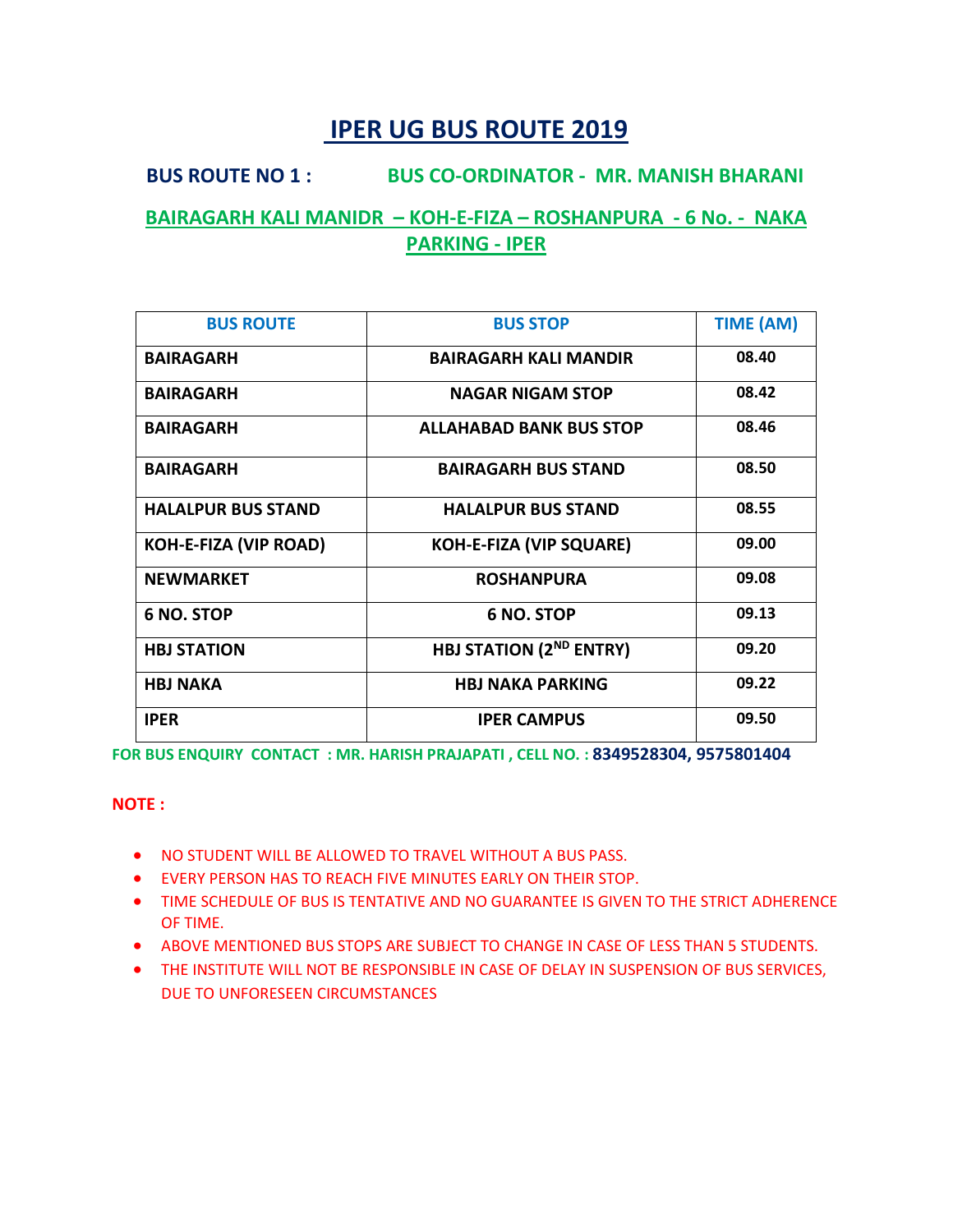### **BUS ROUTE NO : 2 BUS CO-ORDINATOR – MR. RAM KUMAR YADAV**

### **KAROND – DIG- NADRA- BHARAT- PRABHAT–CHETAK–NARMADA –RRL- IPER**

| <b>BUS ROUTE</b>              | <b>BUS STOP</b>               | <b>TIME (AM)</b> |
|-------------------------------|-------------------------------|------------------|
| <b>KAROND</b>                 | <b>KAROND SQUARE</b>          | 08.40            |
| <b>D.I.G.</b>                 | <b>D.I.G.</b>                 | 08.44            |
| <b>SINDHI COLONEY</b>         | <b>SINDHI COLONEY</b>         | 08.46            |
| <b>BHOPAL TALKIES</b>         | <b>BHOPAL TALKIES</b>         | 08.48            |
| <b>NADRA BUS STAND</b>        | <b>NADRA BUS STAND</b>        | 08.50            |
| <b>BHOPAL RAILWAY STATION</b> | <b>BHOPAL RAILWAY STATION</b> | 08.52            |
| <b>BHARAT TALKIES</b>         | <b>BHARAT TALKIES</b>         | 08.55            |
| <b>BARKHEDI NAKA</b>          | <b>BARKHEDI NAKA</b>          | 08.58            |
| <b>PUL BOGDA</b>              | <b>PUL BOGDA</b>              | 09.00            |
| <b>PRABHAT PETROL PUMP</b>    | <b>PRABHAT SQUARE</b>         | 09.02            |
| <b>SHANTI NIKETAN</b>         | <b>WAY TO CHETAK BRIDGE</b>   | 09.05            |
| <b>CHETAK BRIDGE</b>          | <b>CHETAK BRIDGE BUS STOP</b> | 09.08            |
| <b>ISBT</b>                   | <b>ISBT</b>                   | 09.12            |
| <b>NARMADA CLAUB</b>          | <b>NARMADA CLUB</b>           | 09.15            |
| <b>RRL</b>                    | <b>RRL</b>                    | 09.19            |
| <b>IPER</b>                   | <b>IPER CAMPUS</b>            | 09.40            |

**FOR BUS ENQUIRY CONTACT : MR. HARISH PRAJAPATI , CELL NO. : 8349528304, 9575801404**

- NO STUDENT WILL BE ALLOWED TO TRAVEL WITHOUT A BUS PASS.
- EVERY PERSON HAS TO REACH FIVE MINUTES EARLY ON THEIR STOP.
- TIME SCHEDULE OF BUS IS TENTATIVE AND NO GUARANTEE IS GIVEN TO THE STRICT ADHERENCE OF TIME.
- ABOVE MENTIONED BUS STOPS ARE SUBJECT TO CHANGE IN CASE OF LESS THAN 5 STUDENTS.
- THE INSTITUTE WILL NOT BE RESPONSIBLE IN CASE OF DELAY IN SUSPENSION OF BUS SERVICES, DUE TO UNFORESEEN CIRCUMSTANCES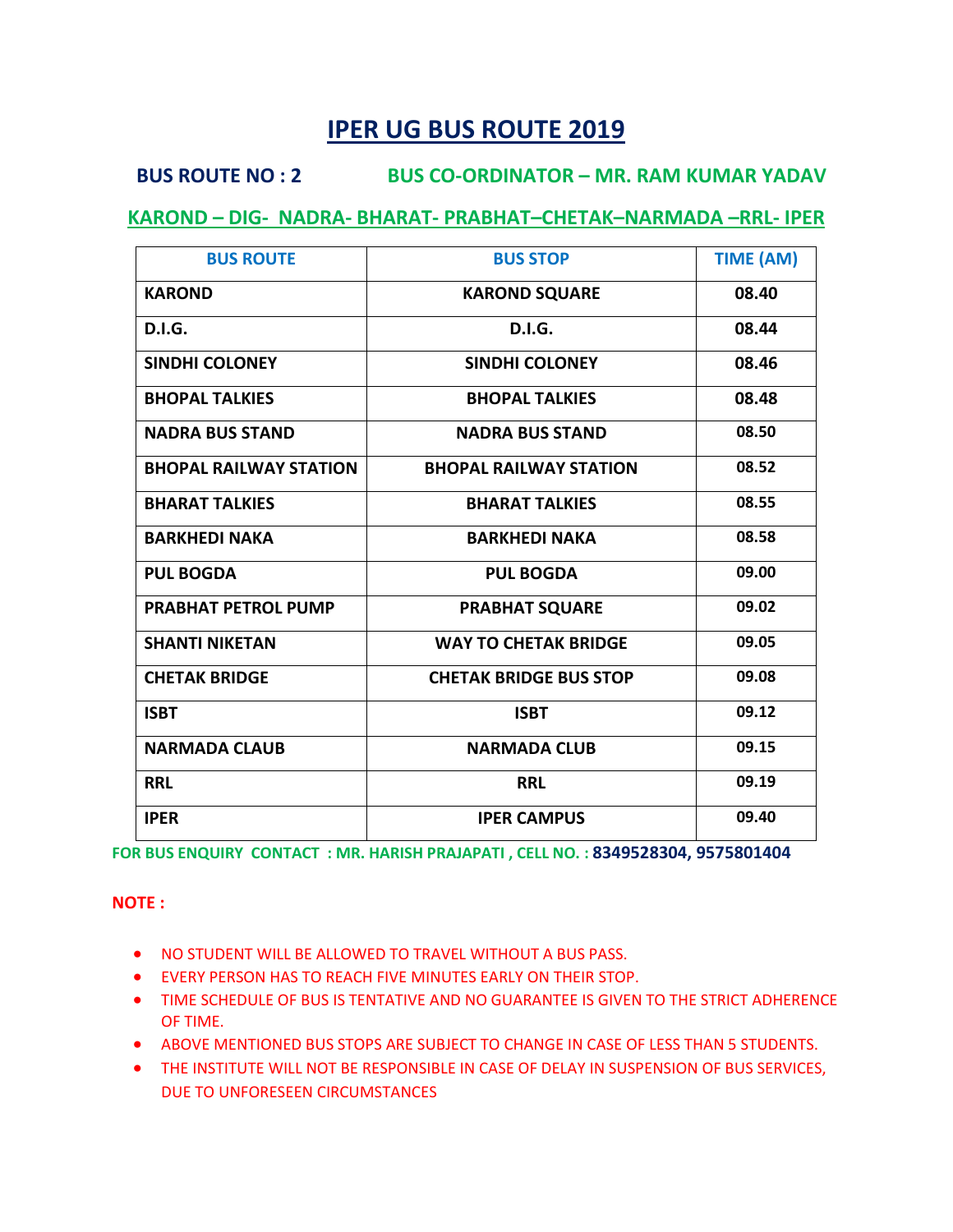### **BUS ROUTE NO : 3 BUS CO-ORDINATOR – PROF. UTTARA SAXENA**

### **NAYAPURA – CHUNABHATTI ENCLAVE – AURA MALL –BERCHA - 12 NO. – 10 NO. - IPER**

| <b>BUS ROUTE</b>           | <b>BUS STOP</b>            | <b>TIME (AM)</b> |
|----------------------------|----------------------------|------------------|
| <b>NAYA PURA</b>           | <b>NAYA PURA</b>           | 08.40            |
| <b>VINIT KUNJ</b>          | <b>VINIT KUNJ</b>          | 08.45            |
| <b>BIMA KUNJ</b>           | <b>BIMA KUNJ</b>           | 08.48            |
| <b>CHUNABHATTI ENCLAVE</b> | <b>CHUNABHATTI ENCLAVE</b> | 08.52            |
| <b>AURA MALL</b>           | <b>AURA MALL</b>           | 08.55            |
| <b>SHAHPURA THANA</b>      | <b>SHAHPURA THANA</b>      | 08.57            |
| <b>BERCHA CORNER</b>       | <b>BERCHA CORNET</b>       | 08.58            |
| <b>GULMOHAR</b>            | <b>SAVOY, GULMOHAR</b>     | 09.01            |
| <b>12 NO. STOP</b>         | <b>12 NO. STOP</b>         | 09.04            |
| <b>SAI BABA BOARD</b>      | <b>SAI BABA BOARD</b>      | 09.05            |
| <b>10 NO. STOP</b>         | 10 NO. BUS STOP            | 09.07            |
| <b>IPER</b>                | <b>IPER CAMPUS</b>         | 09.40            |

**FOR BUS ENQUIRY CONTACT : MR. HARISH PRAJAPATI , CELL NO. : 8349528304, 9575801404**

- NO STUDENT WILL BE ALLOWED TO TRAVEL WITHOUT A BUS PASS.
- EVERY PERSON HAS TO REACH FIVE MINUTES EARLY ON THEIR STOP.
- TIME SCHEDULE OF BUS IS TENTATIVE AND NO GUARANTEE IS GIVEN TO THE STRICT ADHERENCE OF TIME.
- ABOVE MENTIONED BUS STOPS ARE SUBJECT TO CHANGE IN CASE OF LESS THAN 5 STUDENTS.
- THE INSTITUTE WILL NOT BE RESPONSIBLE IN CASE OF DELAY IN SUSPENSION OF BUS SERVICES, DUE TO UNFORESEEN CIRCUMSTANCES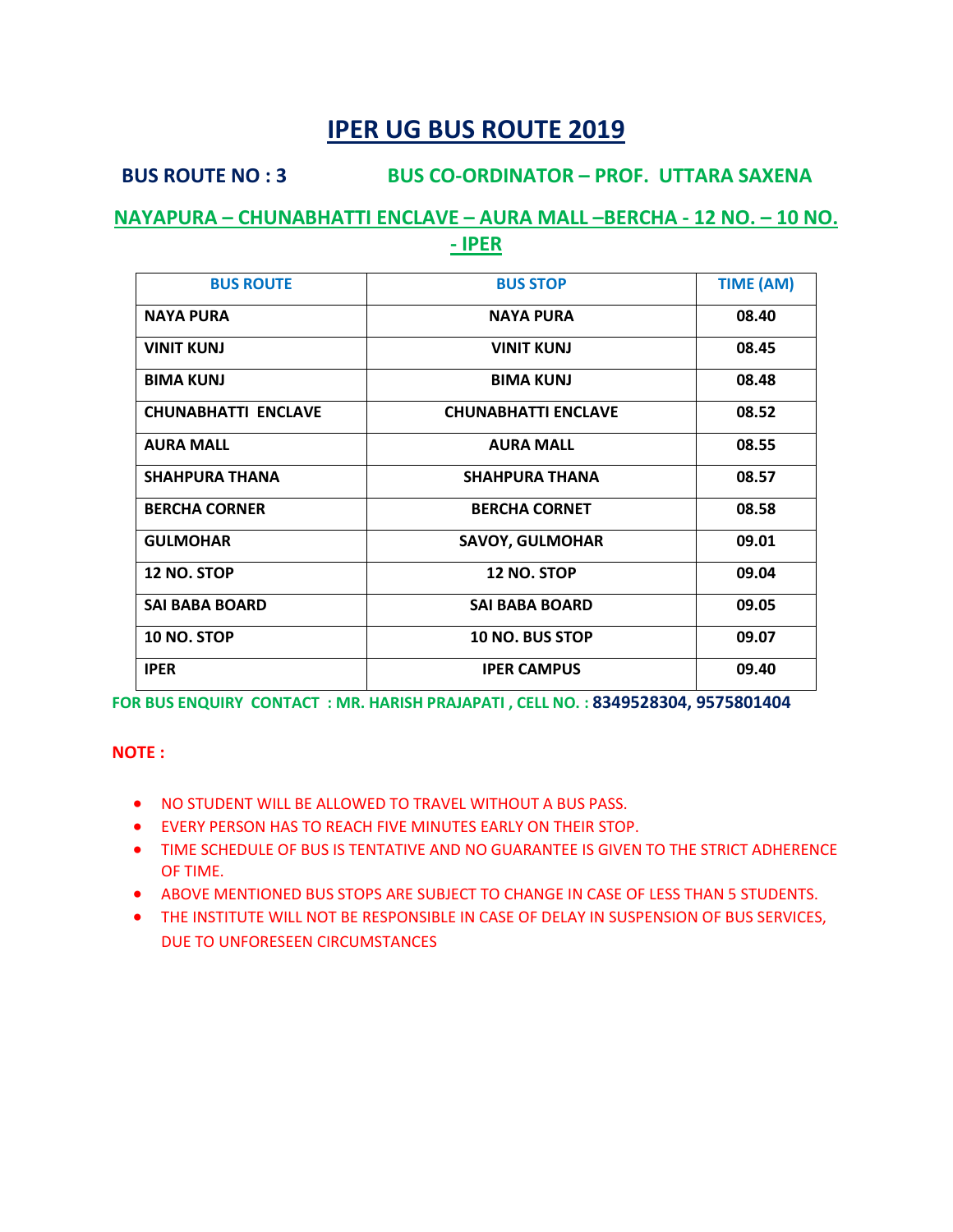## **BUS ROUTE NO : 4 BUS CO-ORDINATOR - MR. ANIL WAKEKAR**

# **AYODHYA NAGAR - ANAND NAGAR – MINAL - ITI – APSARA – HEMA SCHOOL –KASTURBA -**

**IPER**

| <b>BUS ROUTE</b>           | <b>BUS STOP</b>             | <b>TIME (AM)</b> |
|----------------------------|-----------------------------|------------------|
| <b>AYODHYA NAGAR</b>       | <b>AYODHYA NAGAR SQUARE</b> | 08.40            |
| <b>ANAND NAGAR</b>         | <b>ANAND NAGAR BUS STOP</b> | 08.45            |
| <b>PIPLANI</b>             | <b>PIPLANI PETROL PUMP</b>  | 08.50            |
| <b>NIZAMUDDIN</b>          | <b>NIZAMUDDIN BUS STOP</b>  | 08.53            |
| <b>MINAL ENTRANCE GATE</b> | <b>C-PET (MINAL)</b>        | 08.56            |
| <b>ITI</b>                 | <b>ITI</b>                  | 09.01            |
| <b>GOVINDPURA</b>          | <b>GOVINDPURA BUS STOP</b>  | 09.04            |
| <b>APSARA TALKIES</b>      | <b>APSARA TALKIES</b>       | 09.05            |
| <b>MEHTA MARKET</b>        | <b>HEMA SCHOOL</b>          | 09.11            |
| <b>CAREER COLLEGE</b>      | <b>CAREER COLLEGE</b>       | 09.13            |
| <b>KASTURBA</b>            | <b>KASTURBA HOSPITAL</b>    | 09.15            |
| <b>RAILWAY COLONY</b>      | <b>RAILWAY COLONY</b>       | 09.17            |
| <b>IPER</b>                | <b>IPER CAMPUS</b>          | 09.50            |

#### **FOR BUS ENQUIRY CONTACT : MR. HARISH PRAJAPATI , CELL NO. : 8349528304, 9575801404**

- NO STUDENT WILL BE ALLOWED TO TRAVEL WITHOUT A BUS PASS.
- EVERY PERSON HAS TO REACH FIVE MINUTES EARLY ON THEIR STOP.
- TIME SCHEDULE OF BUS IS TENTATIVE AND NO GUARANTEE IS GIVEN TO THE STRICT ADHERENCE OF TIME.
- ABOVE MENTIONED BUS STOPS ARE SUBJECT TO CHANGE IN CASE OF LESS THAN 5 STUDENTS.
- THE INSTITUTE WILL NOT BE RESPONSIBLE IN CASE OF DELAY IN SUSPENSION OF BUS SERVICES, DUE TO UNFORESEEN CIRCUMSTANCES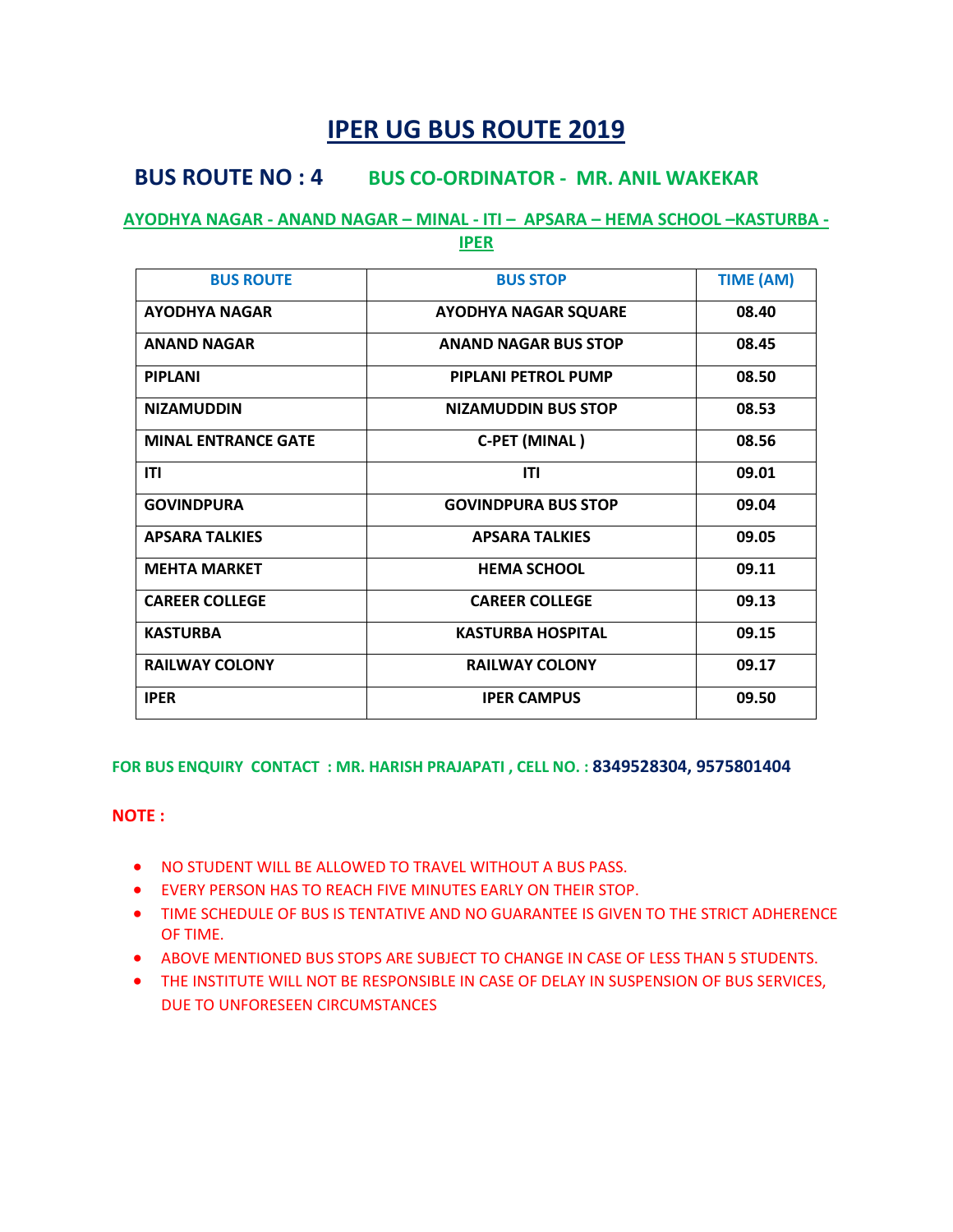### **BUS ROUTE NO : 5 BUS CO-ORDINATOR - MR. PANKAJ JAIN**

### **IDGAH HILLS – SBI SQUARE – PEER GATE – RANGMAHAL – P & T – NEHRU NAGAR- CHUNABHATTI- 11OOQT.- OLD CAMPION GROUND - IPER**

| <b>BUS ROUTE</b>           | <b>BUS STOP</b>            | <b>TIME (AM)</b> |
|----------------------------|----------------------------|------------------|
| <b>IDGAH HILLS</b>         | <b>IDGAH HILLS</b>         | 08.45            |
| <b>STATE BANK</b>          | <b>SBI SQUARE</b>          | 08.50            |
| <b>ROYAL MARKET</b>        | <b>ROYAL MARKET</b>        | 08.52            |
| <b>IMMAMI GATE</b>         | <b>IMMAMI GATE</b>         | 08.53            |
| <b>PEER GATE</b>           | <b>PEER GATE</b>           | 08.55            |
| <b>MOTI MASJID</b>         | <b>MOTI MASJID</b>         | 08.57            |
| <b>RANGMAHAL</b>           | WAY TO JAWAHAR CHOWK DEPO  | 09.03            |
| <b>P&amp;T</b>             | <b>P&amp;T</b>             | 09.06            |
| <b>NEHRU NAGAR</b>         | <b>NEHRU NAGAR</b>         | 09.08            |
| <b>VAISHALI</b>            | <b>VAISHALI</b>            | 09.10            |
| <b>MANIT</b>               | <b>MANIT SQUARE</b>        | 09.12            |
| <b>CHUNABHATTI ENCLAVE</b> | <b>CHUNABHATTI ENCLAVE</b> | 09.17            |
| <b>MANISHA MARKET</b>      | <b>MANISHA MARKET</b>      | 09.20            |
| 1100 QT.                   | 1100 QT. BUS STOP          | 09.23            |
| <b>BITTAN MARKET</b>       | <b>WAY TO BHOJPUR CLUB</b> | 09.26            |
| <b>OLD CAMPION</b>         | <b>OLD CAMPION GROUND</b>  | 09.28            |
| <b>IPER COLLEGE</b>        | <b>IPER COLLEGE</b>        | 09.50            |

**FOR BUS ENQUIRY CONTACT : MR. HARISH PRAJAPATI , CELL NO. : 8349528304, 9575801404**

- NO STUDENT WILL BE ALLOWED TO TRAVEL WITHOUT A BUS PASS.
- EVERY PERSON HAS TO REACH FIVE MINUTES EARLY ON THEIR STOP.
- TIME SCHEDULE OF BUS IS TENTATIVE AND NO GUARANTEE IS GIVEN TO THE STRICT ADHERENCE OF TIME.
- ABOVE MENTIONED BUS STOPS ARE SUBJECT TO CHANGE IN CASE OF LESS THAN 5 STUDENTS.
- THE INSTITUTE WILL NOT BE RESPONSIBLE IN CASE OF DELAY IN SUSPENSION OF BUS SERVICES, DUE TO UNFORESEEN CIRCUMSTANCES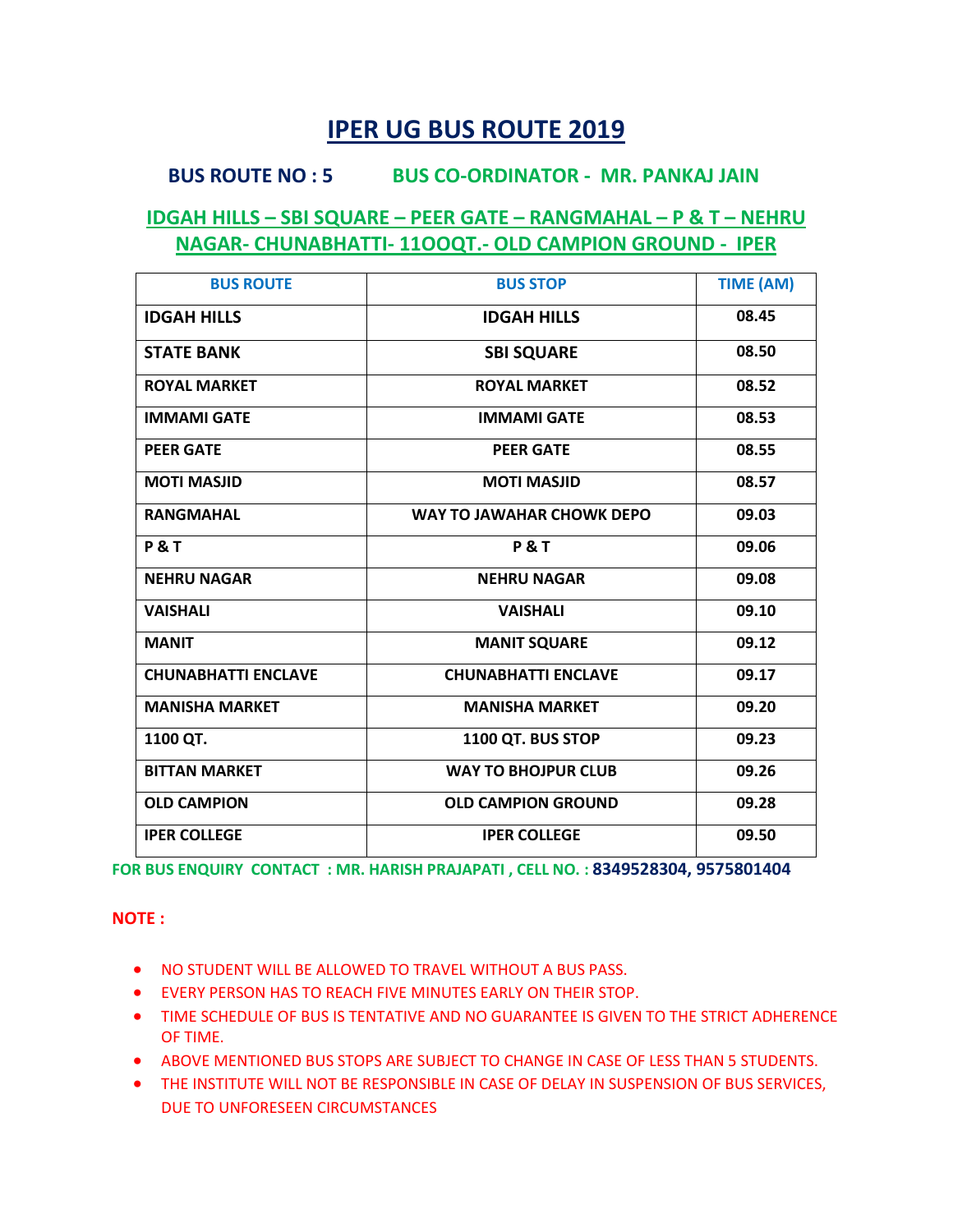# **BUS ROUTE NO. : 6 BUS CO-ORDINATOR – MS. POORVA PANDEY**

### **BAIRAGARH – LALGHATI SQUARE – PHQ – DB MALL – HBJ (MAIN) – GANESH MANDIR - IPER**

| <b>BUS ROUTE</b>       | <b>BUS STOP</b>                    | <b>TIME (AM)</b> |
|------------------------|------------------------------------|------------------|
| <b>BAIRAGARH</b>       | <b>CHANCHAL SWEETS, BAIRAGARH</b>  | 08:50            |
| <b>BAIRAGARH</b>       | <b>BAIRAGARH BUS STAND</b>         | 08.52            |
| <b>LALGHATI SQUARE</b> | <b>WAY TO VIP, LALGHATI SQUARE</b> | 08.56            |
| <b>RATE GHAT</b>       | <b>RATE GHAT</b>                   | 09.01            |
| <b>POLYTECHNIC</b>     | <b>WAY TO PHQ</b>                  | 09.08            |
| <b>PHQ SQUARE</b>      | <b>WAY TO JAIL ROAD</b>            | 09.11            |
| <b>JAIL ROAD</b>       | <b>JAIL ROAD</b>                   | 09.13            |
| <b>DB MALL</b>         | <b>DB MALL SQUARE</b>              | 09.17            |
| <b>HBJ STATION</b>     | <b>HBJ STATION (MAIN ENTRY)</b>    | 09.24            |
| <b>GANESH MANDIR</b>   | <b>HBJ NAKA (OVERBRIDGE)</b>       | 09.35            |
| <b>IPER</b>            | <b>IPER COLLEGE CAMPUS</b>         | 09.45            |

**FOR BUS ENQUIRY CONTACT : MR. HARISH PRAJAPATI , CELL NO. : 8349528304, 9575801404**

- NO STUDENT WILL BE ALLOWED TO TRAVEL WITHOUT A BUS PASS.
- EVERY PERSON HAS TO REACH FIVE MINUTES EARLY ON THEIR STOP.
- TIME SCHEDULE OF BUS IS TENTATIVE AND NO GUARANTEE IS GIVEN TO THE STRICT ADHERENCE OF TIME.
- ABOVE MENTIONED BUS STOPS ARE SUBJECT TO CHANGE IN CASE OF LESS THAN 5 STUDENTS.
- THE INSTITUTE WILL NOT BE RESPONSIBLE IN CASE OF DELAY IN SUSPENSION OF BUS SERVICES, DUE TO UNFORESEEN CIRCUMSTANCES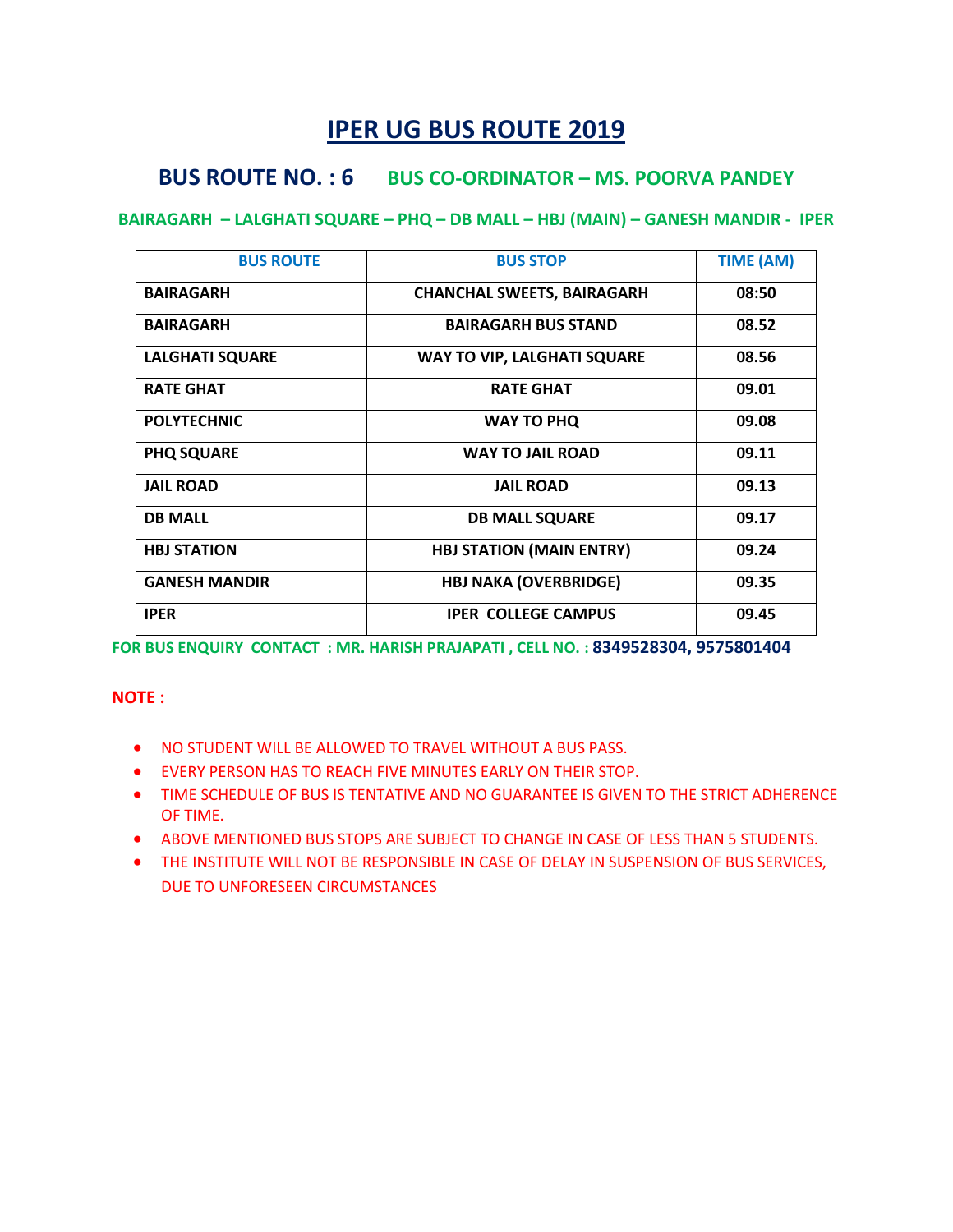# **BUS ROUTE NO : 7 BUS CO-ORDINATOR - PROF. SHEEBA KHAN**

#### **MATA MANDIR – 2 ND NO STOP – 7NO. –PRAGATI - AWADPURI – PANCHWATI – SPS – SURENDRA PALACE - IPER**

| <b>BUS ROUTE</b>           | <b>BUS STOP</b>                   | <b>TIME (AM)</b> |
|----------------------------|-----------------------------------|------------------|
| <b>MATA MANDIR</b>         | <b>MATA MANDIR SQUARE</b>         | 08.50            |
| 2 NO. STOP                 | <b>2NO. STOP BUS STOP</b>         | 08.55            |
| 5 NO. STOP                 | <b>DURGA PETROL PUMP</b>          | 08.56            |
| <b>NUTAN COLLEGE</b>       | <b>NUTAN COLLEGE BUS STOP</b>     | 08.57            |
| <b>7NO STOP</b>            | <b>MANSAROWAR COMPLEX</b>         | 08.58            |
| <b>PRAGATI</b>             | <b>PRAGATI PETROL PUMP</b>        | 09.00            |
| <b>AWADPURI</b>            | <b>AWADPURI</b>                   | 09.07            |
| <b>BARKHEDA CHURCH</b>     | <b>BARKHEDA CHURCH</b>            | 09.11            |
| <b>VIJAY MARKET</b>        | <b>VIJAY MARKET</b>               | 09.13            |
| <b>SHAKTI NAGAR</b>        | <b>PANCHWATI MARKET</b>           | 09.15            |
| <b>SAKET NAGAR</b>         | <b>WAY TO SAGAR PUBLIC SCHOOL</b> | 09.16            |
| <b>SAGAR PUBLIC SCHOOL</b> | <b>SAGAR PUBLIC SCHOOL</b>        | 09.18            |
| <b>NARAYAN NAGAR</b>       | <b>NARAYAN NAGAR</b>              | 09.20            |
| <b>SURENDRA PALACE</b>     | <b>SURENDRA PALACE</b>            | 09.22            |
| <b>VIDHYA NAGAR</b>        | <b>VIDHYA NAGAR</b>               | 09.23            |
| <b>IPER</b>                | <b>IPER CAMPUS</b>                | 09.45            |

**FOR BUS ENQUIRY CONTACT : MR. HARISH PRAJAPATI , CELL NO. : 8349528304, 9575801404**

- NO STUDENT WILL BE ALLOWED TO TRAVEL WITHOUT A BUS PASS.
- EVERY PERSON HAS TO REACH FIVE MINUTES EARLY ON THEIR STOP.
- TIME SCHEDULE OF BUS IS TENTATIVE AND NO GUARANTEE IS GIVEN TO THE STRICT ADHERENCE OF TIME.
- ABOVE MENTIONED BUS STOPS ARE SUBJECT TO CHANGE IN CASE OF LESS THAN 5 STUDENTS.
- THE INSTITUTE WILL NOT BE RESPONSIBLE IN CASE OF DELAY IN SUSPENSION OF BUS SERVICES, DUE TO UNFORESEEN CIRCUMSTANCES